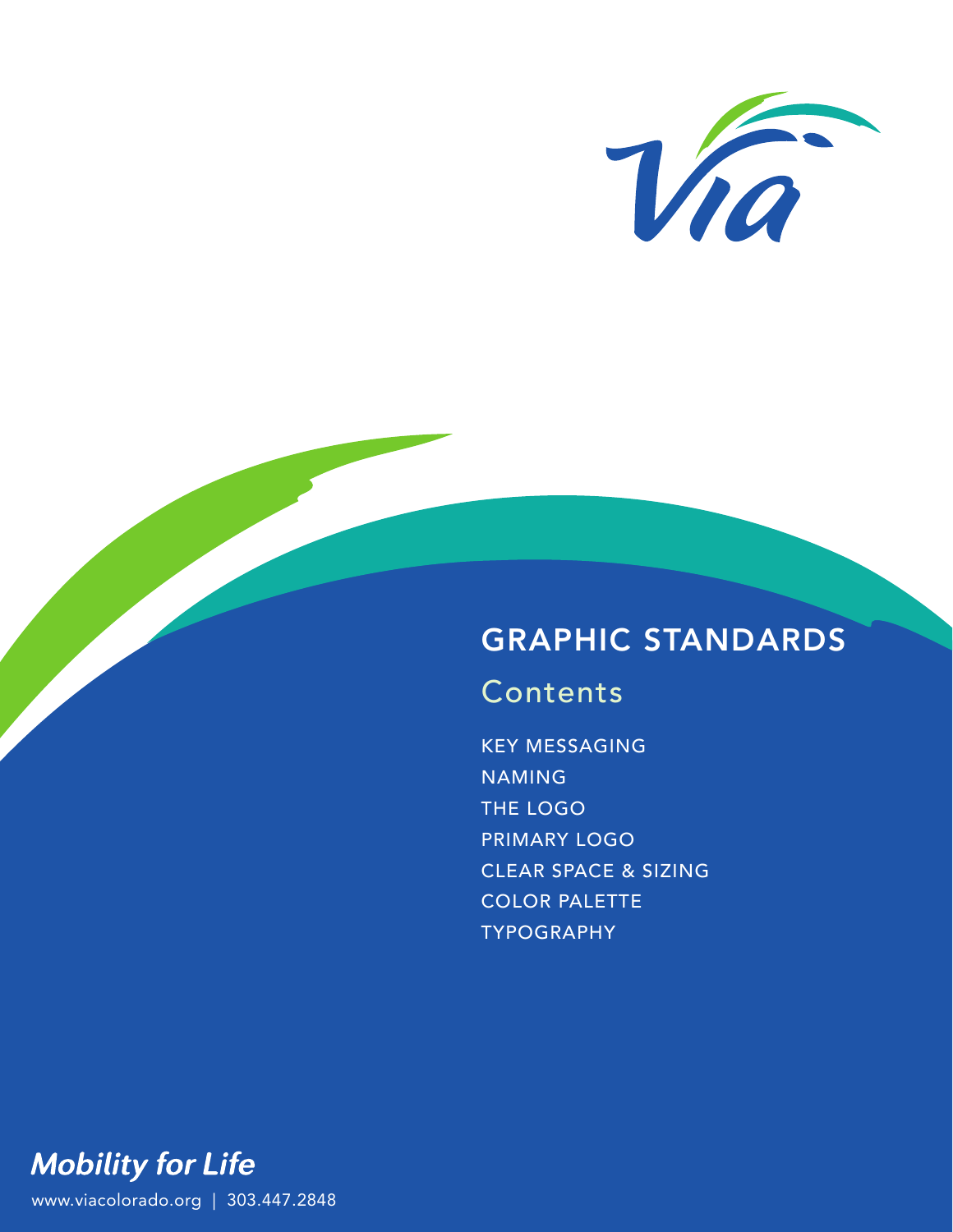## KEY MESSAGING

## ABOUT VIA MOBILITY SERVICES

Via Mobility Services is a private  $501(c)(3)$  nonprofit organization that provides clients with transportation and mobility options that enable them to live a more self-sufficient and independent life. We believe all people have a right to easily access the mobility options they need to enhance their independence and quality of life.

Via is positioned for the next decades of service with innovative programs and the necessary infrastructure to serve the growing populations of older adults, individuals with disabilities and others living with mobility limitations.

Via, formerly Special Transit, changed its name in 2012 to reflect the evolution of services provided by the organization and to create a more inviting and inclusive name.

### OUR MISSION

Via's mission is to promote independence and self-sufficiency for people with limited mobility by providing caring, customer-focused transportation options.

### OUR CORE BELIEFS

- 1. We believe all people are entitled to live as independently as possible within their life circumstances.
- 2. We believe freedom of movement is a basic human need in our society.
- 3. We believe everybody counts, regardless of age, health, disability, income or ethnicity and has a contribution to make to the community in which they live.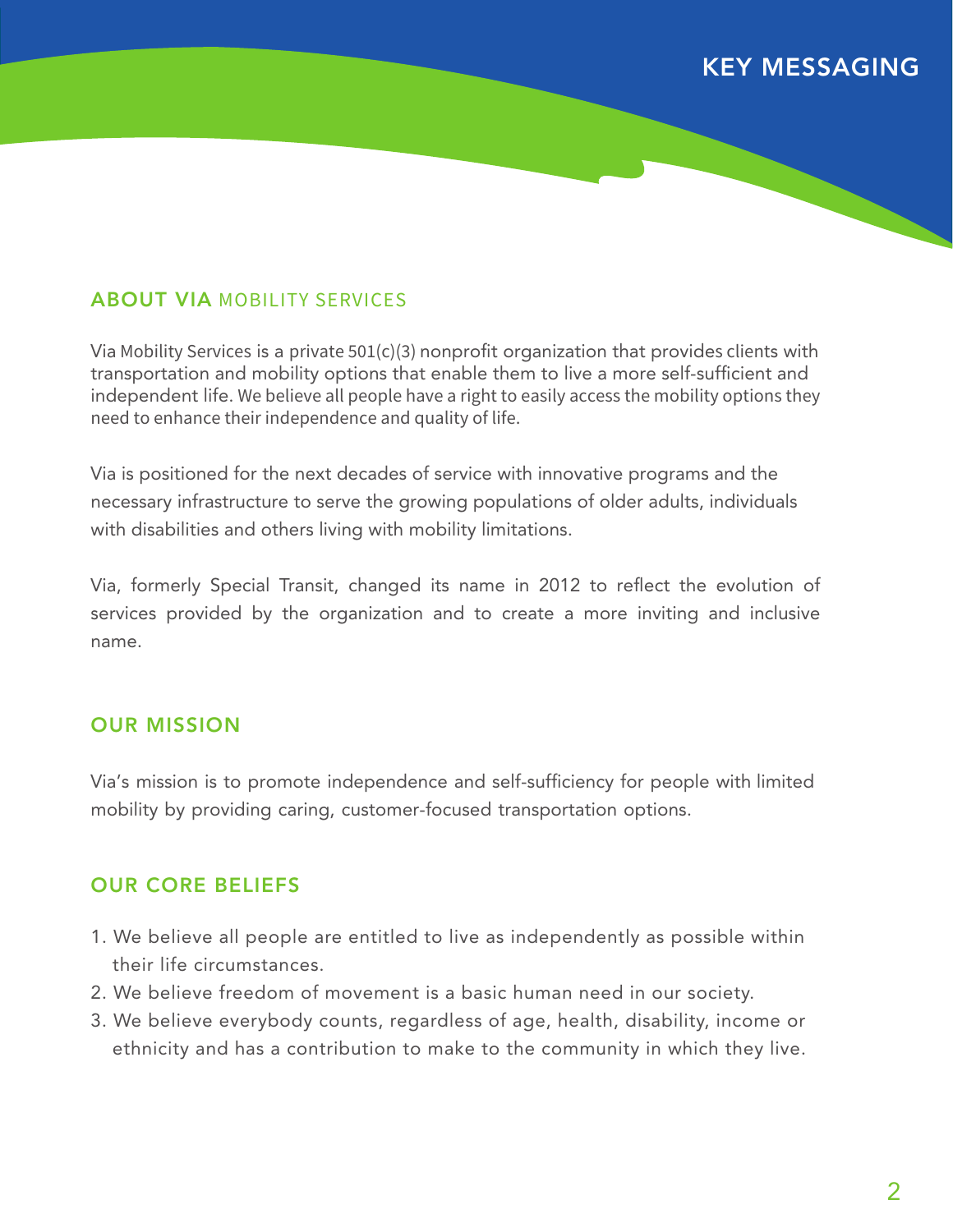## NAMING

## NAMING STANDARDS

Via is a Latin root word meaning "by way of", "way", or "road", which is fundamentally what our organization provides, 'the way from your point A to your point B'. Our name represents our values, symbolizing an inherent liveliness with an optimistic, energetic, and inclusive spirit.

#### BRAND NAME: VIA

Via should be on all community-facing promotional and marketing materials such as brochures, powerpoints, vehicle graphics, ads, the website, and also used in phone answering.

### ORGANIZATION NAME: VIA MOBILITY SERVICES

Use the organization name on all business communication materials such as legal documents, grant applications, yellow and white page listings, and signage, letterhead, business cards, and envelopes.

### TAGLINE: MOBILITY FOR LIFE

The tagline should be present as much as possible on community-facing promotional and marketing materials such as brochures, powerpoints, vehicle graphics, ads, and the website.



Via Mobility Services 2855 N. 63rd Street Boulder, Colorado 80301 TEL 303.447.2848 FAX 303.447.0686

## **Mobility for Life**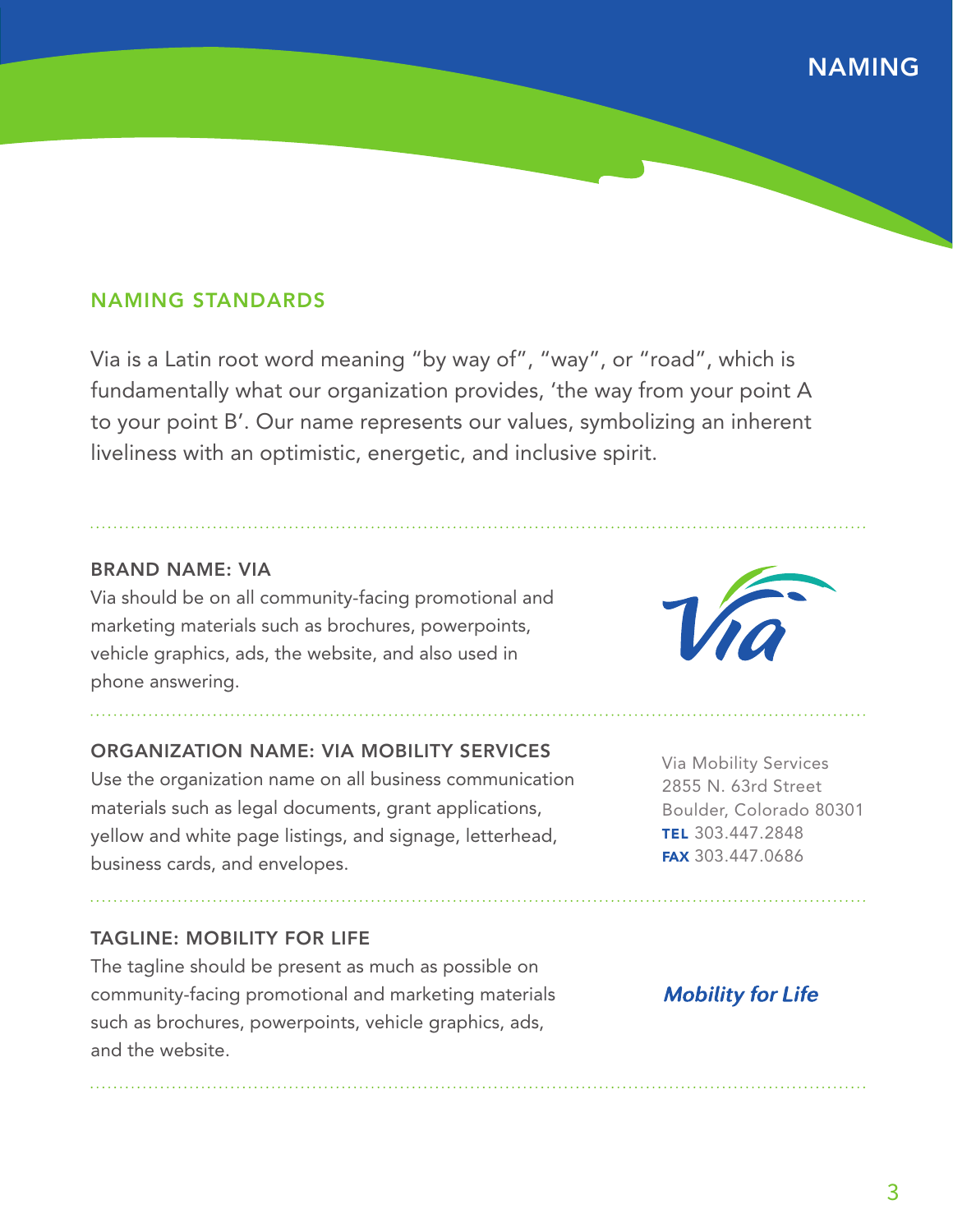## THE LOGO



The Via logo is a key branding tool for this company. Proper use of the logo is essential for maintaining a clear and consistent brand. This guide will help assist you when using the logo in various applications.

### RULES

- Treat the logo as artwork, not as typography. The master logo is Via's single most important visual identification, and it should be treated as a graphic icon. Do not re-create the logo. Use artwork provided.
- Do not manipulate the logo in any way. The visual elements of the logo, tagline, and signatures are specifically configured, with each element placed, sized, and rendered in precise relationship to the others to create a unique visual character. Therefore, the logo should not be altered in any way. This rule includes, but is not restricted to, type, rules, surrounding boxes, shadows, outlines, and embellishments on logo.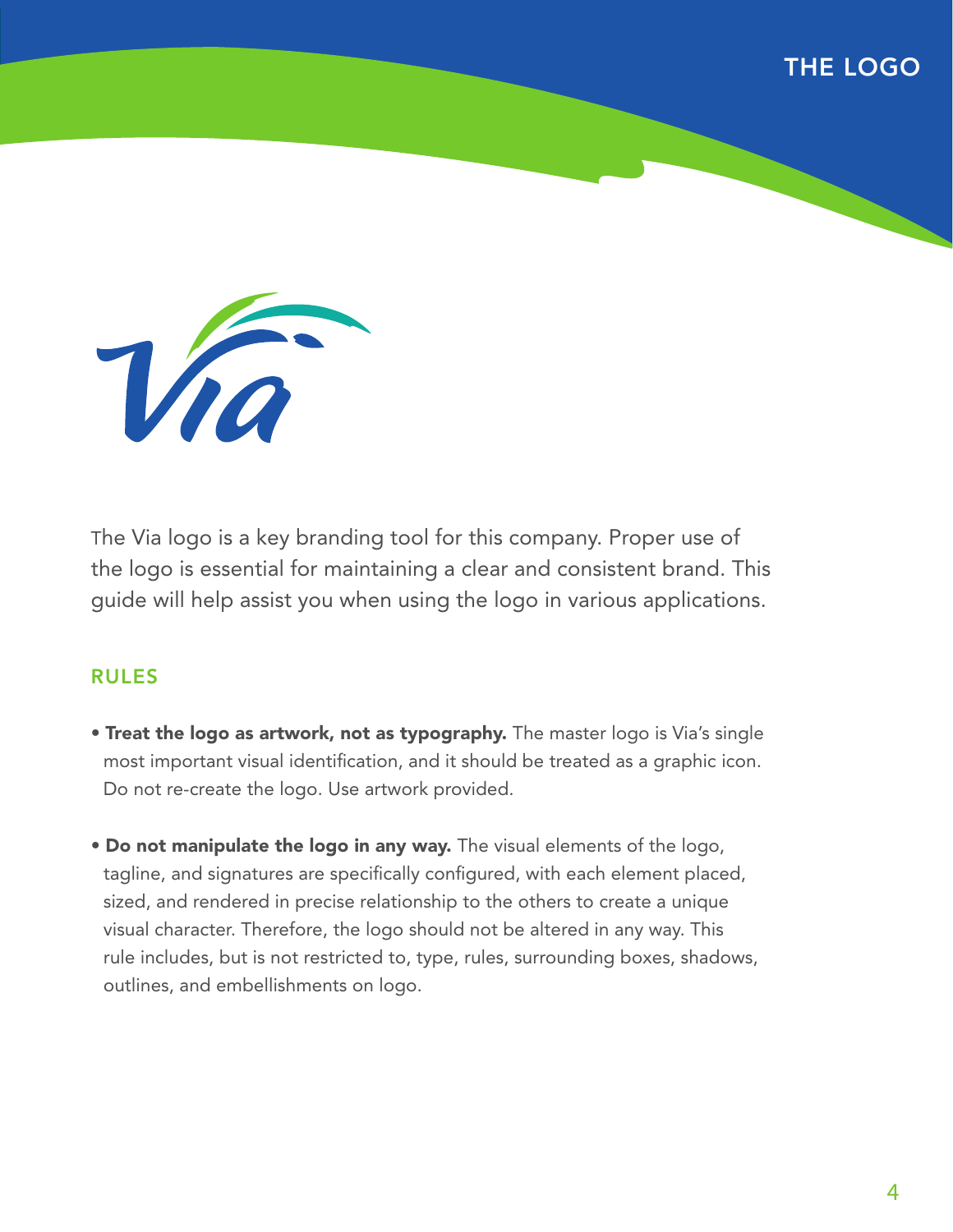## PRIMARY LOGO

The following are the acceptable logos to be used in marketing pieces. The three-color PMS or CMYK option is the preferred format for print and silk-screen applications. Use this whenever possible. When printing on a dark background, the 3-color reverse option can be used. Use the white, one-color, and black options only when necessary.

## LOGO COLOR VARIATIONS



3-COLOR REVERSE OPTION Use this logo on dark background colors only. Via BLUE is the preferred background color.



ALL-WHITE REVERSE OPTION This reverse logo may print on black or any color that is a value of 30% black or darker.

## PRIMARY LOGO

This is the main logo for Via and should be used whenever possible. Use this logo on white or light colored backgrounds only.

- PMS (3 SPOT COLORS)
- CMYK (4 COLOR PROCESS)
- RGB





1-COLOR PMS OPTION This logo should be used for one color jobs as an alternate to black and white. The background should be white or lighter than 30% Via BLUE.



#### BLACK OPTION

This logo should only be used for black and white jobs. The background should be white or lighter than 30% BLACK.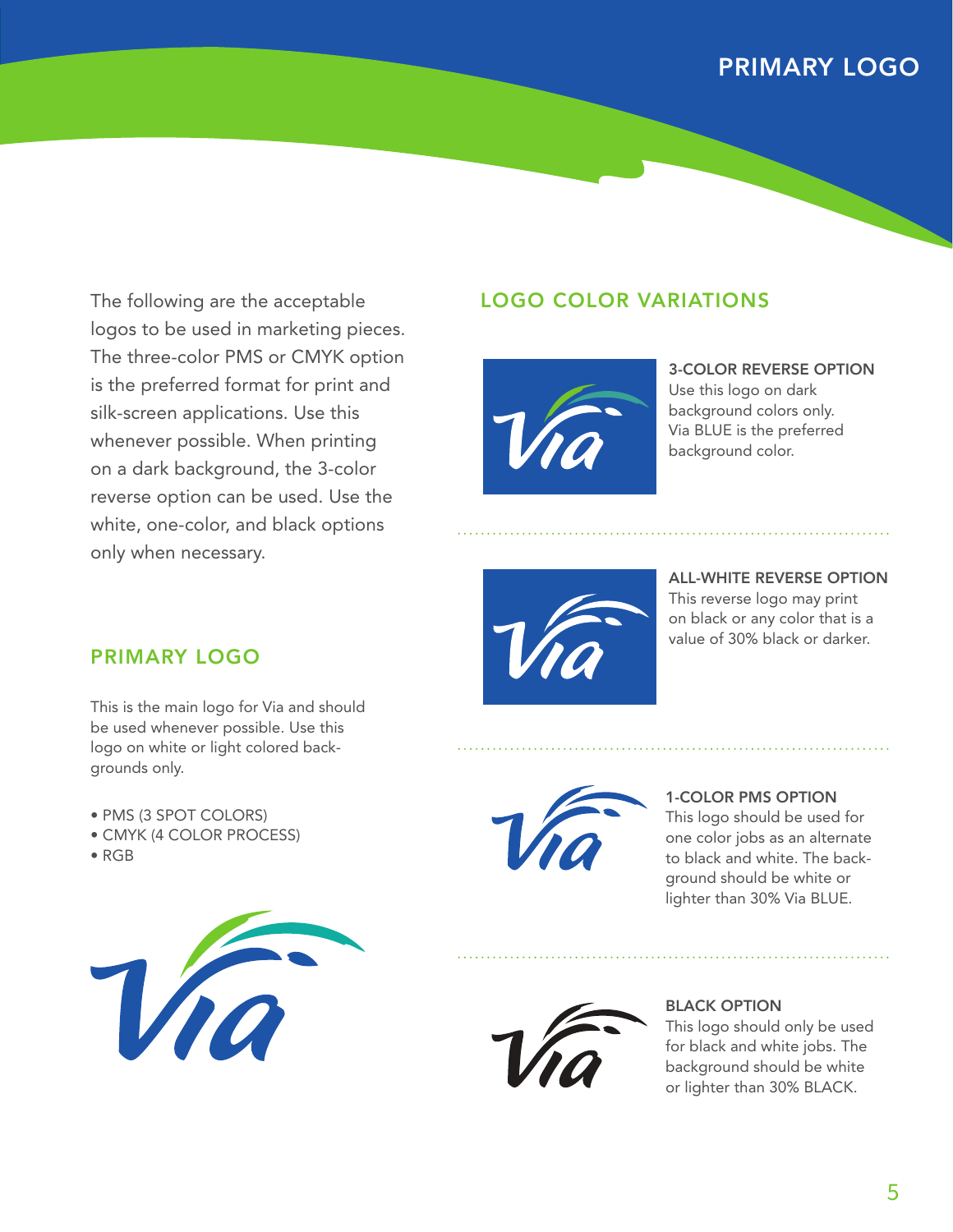## CLEAR SPACE & SIZING

## CLEAR SPACE

To ensure proper presentation of the Via logo, a certain amount of "clear space" must surround the logo. This space must be free and clear of any elements such as type, images, graphics, or other logos.

The formula for determining the proper amount of clear space is shown to the left. The space that surrounds the entire logo should measure no less than 1X; where X measures the width of the flag of the V (see diagram).



## SIZING

To ensure proper legibility of the Via logo, it should not be used at a size where the width is less than .6".





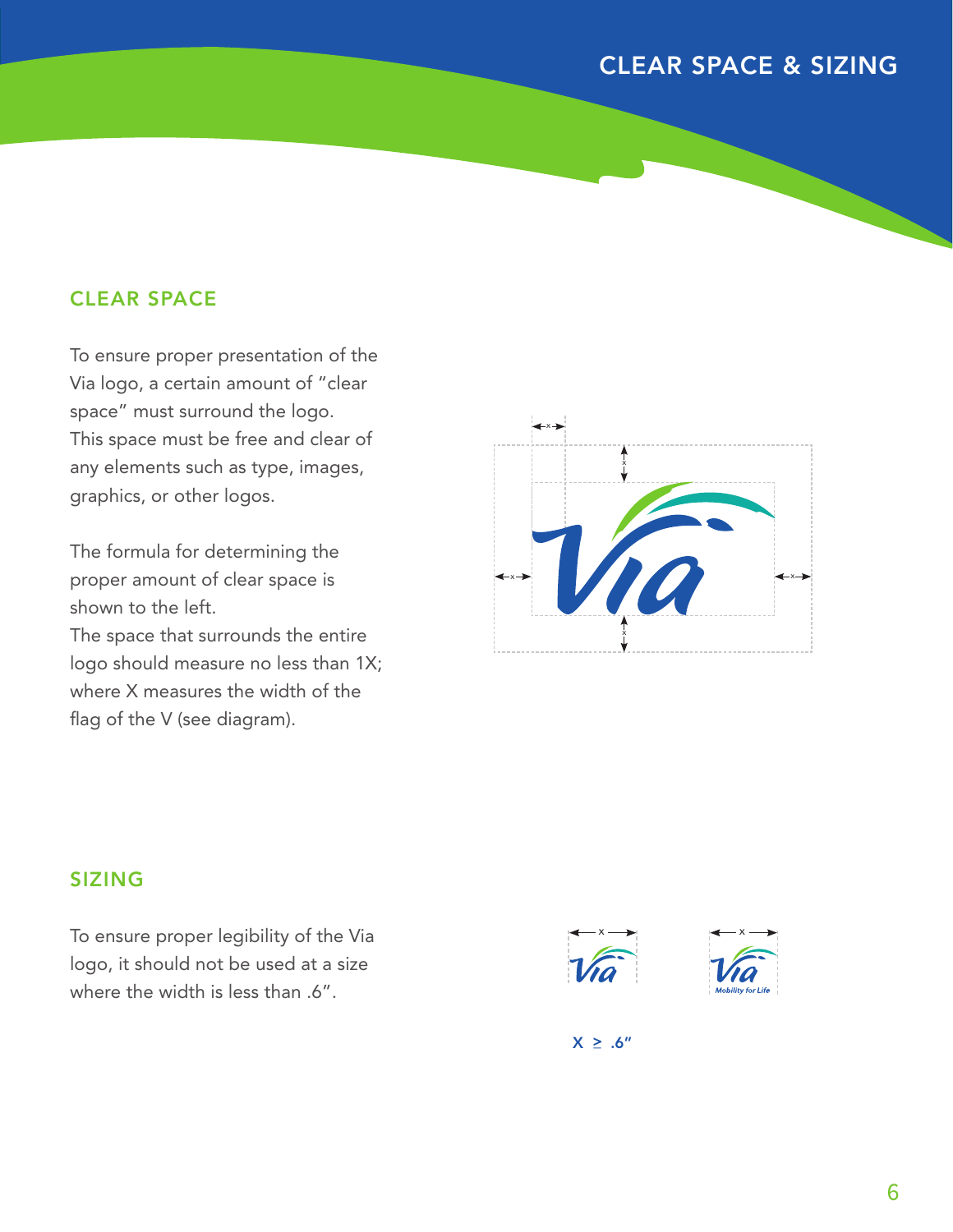## COLOR PALETTE

## CORPORATE COLORS

PMS and CMYK formats are to be used when reproducing the logos in print and silk-screen methods. RGB and Hex colors are formats to be used with monitor applications such as websites, powerpoint presentations, and mobile applications.